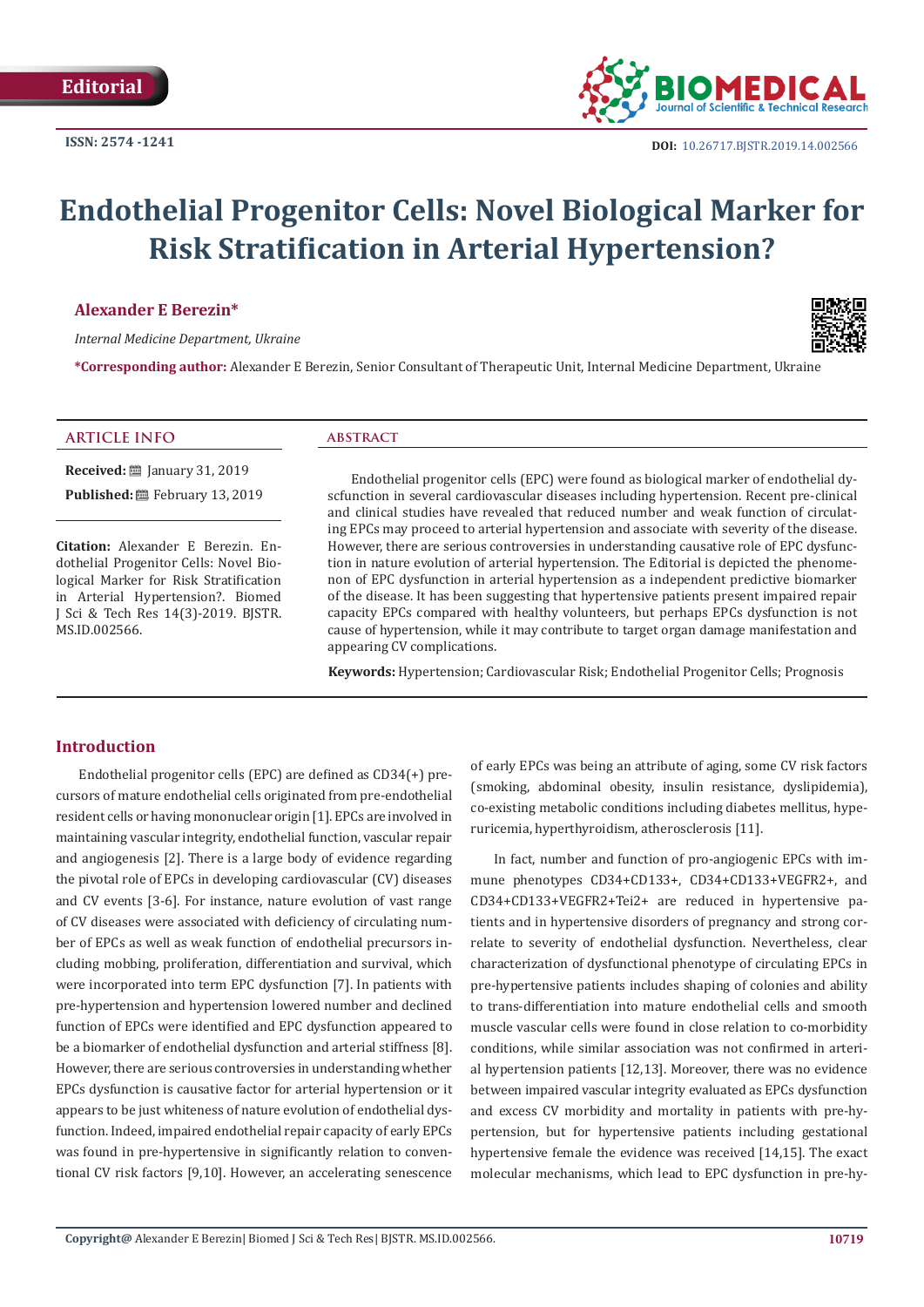pertensive and hypertensive patients, are not fully clear. Because EPCs are able to enhance neovascularization and support vascular function through the JAK2/STAT3 signaling pathways, wide spectrum factors contributing to expression on the surface of EPC appropriate Tie2+ receptors could be embedded in this interacting.

Yet, epigenetic impact on the Lnk gene in EPCs, which are crucial for proliferation, migration, and tubule-like formation and for angiogenesis overall, is considered a core element for shaping incompetence of EPCs. There are wide ranges of stimuli that are candidates for co-regulators of epigenetic influences and receptor-targeting effectors result in both decreasing number of EPCs in peripheral blood and weak their function, i.e. inflammatory cytokines, increased fasting glucose, hyperinsulinemia, components of oxidative stress such as oxidized low-density protein cholesterol, galectines, free radicals, as well as growth factors (growth factor-bets), catecholamines, and hormones (renin, angiotensin-II, aldosterone, endothelin-1) [4,7,10]. Unfortunately, all these findings do not explain why some patients without CV risk factors demonstrate EPC dysfunction before hypertension manifestation. For instance, in early pregnancy female at risk of preeclampsia and with established preeclampsia the number of circulating pro-angiogenic EPCs was lower in comparison to pregnancy female in the absence of preeclampsia risk [16]. Additionally, EPC colony formation, as well as differentiation and migration abilities were also impaired in the gestational hypertensive female [17]. It has been speculated that vascular health in early pregnancy could be altered in women with aberrant numbers of EPCs with pro-angiogenic immune phenotypes (CD34+CD133+VEGFR+ or CD34+CD133+VEGFR+Tie2+) and might represent significant CV maladaptation contributing to an increased risk of preeclampsia. The majority of data received by several investigators supported a hypothesis that EPCs dysfunction reflects an endothelial alteration that accompanies arterial hypertension and that the extent of endothelial damage does not appear to be associated with the severity of the disease [18].

Additionally, in pulmonary hypertension colony forming ability of EPCs was rather associated with right ventricular (RV) remodeling and RV dilation than pulmonary vascular obstruction and disease severity [19]. However, EPC dysfunction is novel biological marker of endothelial dysfunction and vascular reparation in hypertension with predictive value requires to be investigated in large clinical trials. In conclusion, hypertensive patients present greater apoptosis and impaired repair capacity EPCs that they were found in healthy individuals, but perhaps EPCs dysfunction is not cause of hypertension, while impaired EPC function may contribute to target organ damage manifestation and appearing CV complications.

#### **References**

- 1. [Asahara T, Murohara T, Sullivan A, Silver M, Van der Zee R, et al. \(1997\)](https://www.ncbi.nlm.nih.gov/pubmed/9020076)  [Isolation of putative progenitor endothelial cells for angiogenesis.](https://www.ncbi.nlm.nih.gov/pubmed/9020076)  [Science 275\(5302\): 964-967.](https://www.ncbi.nlm.nih.gov/pubmed/9020076)
- 2. [Asahara T, Kawamoto A, Masuda H \(2011\) Concise review: circulating](https://www.ncbi.nlm.nih.gov/pubmed/21948649)  [endothelial progenitor cells for vascular medicine. Stem Cells 29\(11\):](https://www.ncbi.nlm.nih.gov/pubmed/21948649)  [1650-1655.](https://www.ncbi.nlm.nih.gov/pubmed/21948649)
- 3. [Shimizu Y, Sato S, Koyamatsu J, Yamanashi H, Nagayoshi M, et al.](https://www.ncbi.nlm.nih.gov/pubmed/26363435) [\(2015\) Circulating CD34-positive cells, glomerular filtration rate and](https://www.ncbi.nlm.nih.gov/pubmed/26363435) [triglycerides in relation to hypertension. Atherosclerosis 243\(1\): 71-76.](https://www.ncbi.nlm.nih.gov/pubmed/26363435)
- 4. [Berezin AE, Kremzer AA \(2014\) Relationship between circulating](https://www.researchgate.net/publication/264312916_Relationship_between_circulating_endothelial_progenitor_cells_and_insulin_resistance_in_non-diabetic_patients_with_ischemic_chronic_heart_failure) [endothelial progenitor cells and insulin resistance in non-diabetic](https://www.researchgate.net/publication/264312916_Relationship_between_circulating_endothelial_progenitor_cells_and_insulin_resistance_in_non-diabetic_patients_with_ischemic_chronic_heart_failure) [patients with ischemic chronic heart failure. Diabetes & Metabolic](https://www.researchgate.net/publication/264312916_Relationship_between_circulating_endothelial_progenitor_cells_and_insulin_resistance_in_non-diabetic_patients_with_ischemic_chronic_heart_failure) [Syndrome: Clinical Research & Reviews 8\(3\): 138-144.](https://www.researchgate.net/publication/264312916_Relationship_between_circulating_endothelial_progenitor_cells_and_insulin_resistance_in_non-diabetic_patients_with_ischemic_chronic_heart_failure)
- 5. [Shimizu Y, Sato S, Koyamatsu J, Yamanashi H, Nagayoshi M, et al. \(2018\)](https://www.ncbi.nlm.nih.gov/pmc/articles/PMC5934794/) [Hepatocyte growth factor and carotid intima-media thickness in relation](https://www.ncbi.nlm.nih.gov/pmc/articles/PMC5934794/) [to circulating CD34-positive cell levels. Environ Health Prev Med 23\(1\):](https://www.ncbi.nlm.nih.gov/pmc/articles/PMC5934794/) [16.](https://www.ncbi.nlm.nih.gov/pmc/articles/PMC5934794/)
- 6. [Berezin AE, Kremzer AA \(2013\) Analysis of various subsets of circulating](https://www.ncbi.nlm.nih.gov/pubmed/26237060) [mononuclear cells in asymptomatic coronary artery disease. Journal of](https://www.ncbi.nlm.nih.gov/pubmed/26237060) [clinical medicine 2\(3\): 32-44.](https://www.ncbi.nlm.nih.gov/pubmed/26237060)
- 7. [Berezin AE \(2018\) The endothelial progenitor cell dysfunction in](https://www.researchgate.net/publication/327633062_The_endothelial_progenitor_cell_dysfunction_in_hypertension_the_diagnostic_and_predictive_values) [hypertension: the diagnostic and predictive values. Vessel Plus 2: 22.](https://www.researchgate.net/publication/327633062_The_endothelial_progenitor_cell_dysfunction_in_hypertension_the_diagnostic_and_predictive_values)
- 8. [Cheng S, Wang N, Larson MG, Palmisano JN, Mitchell GF, et al. \(2012\)](https://www.ncbi.nlm.nih.gov/pubmed/22093724) [Circulating angiogenic cell populations, vascular function, and arterial](https://www.ncbi.nlm.nih.gov/pubmed/22093724) [stiffness. Atherosclerosis 220\(1\): 145-150.](https://www.ncbi.nlm.nih.gov/pubmed/22093724)
- 9. [Berezin AE, Kremzer AA, Samura TA, Berezina TA, Martovitskaya YV](https://www.ncbi.nlm.nih.gov/pmc/articles/PMC4195965/) [\(2014\) Serum uric acid predicts declining of circulating proangiogenic](https://www.ncbi.nlm.nih.gov/pmc/articles/PMC4195965/) [mononuclear progenitor cells in chronic heart failure patients. J](https://www.ncbi.nlm.nih.gov/pmc/articles/PMC4195965/) [Cardiovasc Thorac Res 6\(3\): 153-162.](https://www.ncbi.nlm.nih.gov/pmc/articles/PMC4195965/)
- 10. [Hoenig MR, Bianchi C, Sellke FW \(2008\) Hypoxia inducible factor-1](https://www.ncbi.nlm.nih.gov/pubmed/18473772) [alpha, endothelial progenitor cells, monocytes, cardiovascular risk,](https://www.ncbi.nlm.nih.gov/pubmed/18473772) [wound healing, cobalt and hydralazine: a unifying hypothesis. Curr Drug](https://www.ncbi.nlm.nih.gov/pubmed/18473772) [Targets 9\(5\): 422-435.](https://www.ncbi.nlm.nih.gov/pubmed/18473772)
- 11. [Giannotti G, Doerries C, Mocharla PS, Mueller MF, Bahlmann FH, et](https://europepmc.org/abstract/med/20458006) [al. \(2010\) Impaired endothelial repair capacity of early endothelial](https://europepmc.org/abstract/med/20458006) [progenitor cells in prehypertension: relation to endothelial dysfunction.](https://europepmc.org/abstract/med/20458006) [Hypertension 55\(6\): 1389-1397.](https://europepmc.org/abstract/med/20458006)
- 12. [Chen L, Ding ML, Wu F, He W, Li J, et al. \(2016\) Impaired Endothelial Repair](https://www.ncbi.nlm.nih.gov/pubmed/26628675) [Capacity of Early Endothelial Progenitor Cells in Hypertensive Patients](https://www.ncbi.nlm.nih.gov/pubmed/26628675) [With Primary Hyperaldosteronemia: Role of 5,6,7,8-Tetrahydrobiopterin](https://www.ncbi.nlm.nih.gov/pubmed/26628675) [Oxidation and Endothelial Nitric Oxide Synthase Uncoupling.](https://www.ncbi.nlm.nih.gov/pubmed/26628675) [Hypertension 67\(2\): 430-439.](https://www.ncbi.nlm.nih.gov/pubmed/26628675)
- 13. [Geft D, Schwartzenberg S, George J \(2008\) Circulating endothelial](https://www.tandfonline.com/doi/abs/10.1586/14779072.6.8.1115) [progenitor cells in cardiovascular disorders. Expert Rev Cardiovasc Ther](https://www.tandfonline.com/doi/abs/10.1586/14779072.6.8.1115) [6\(8\): 1115-1121.](https://www.tandfonline.com/doi/abs/10.1586/14779072.6.8.1115)
- 14. Berezin AE (2015) Biological markers of cardiovascular diseases. Part 4. Diagnostic and prognostic value of biological markers at risk stratification among patients with heart failure. In Berezin AE (Eds.) Lambert Academic Publishing GmbH, Moskow, pp. 329.
- 15. [Shantsila E, Watson T, Lip GY \(2007\) Endothelial progenitor cells in](https://www.ncbi.nlm.nih.gov/pubmed/17306702) [cardiovascular disorders. J Am Coll Cardiol 49\(7\): 741-752.](https://www.ncbi.nlm.nih.gov/pubmed/17306702)
- 16. [Von Versen Höynck F, Narasimhan P, Selamet Tierney ES, Martinez N,](https://www.ncbi.nlm.nih.gov/pubmed/30636549) [Conrad KP, et al. \(2019\) Absent or Excessive Corpus Luteum Number Is](https://www.ncbi.nlm.nih.gov/pubmed/30636549) [Associated With Altered Maternal Vascular Health in Early Pregnancy.](https://www.ncbi.nlm.nih.gov/pubmed/30636549) [Hypertension. 2019: Hypertensionaha.](https://www.ncbi.nlm.nih.gov/pubmed/30636549)
- 17. [Wang Y, Liu C, He X, Li Y, Zou Y \(2019\) Effects of Metoprolol, Methyldopa,](https://www.ncbi.nlm.nih.gov/pubmed/30614608) [and Nifedipine on Endothelial Progenitor Cells in Patients with](https://www.ncbi.nlm.nih.gov/pubmed/30614608) [Gestational Hypertension and Preeclampsia. Clin Exp Pharmacol Physiol.](https://www.ncbi.nlm.nih.gov/pubmed/30614608)
- 18. [Mudyanadzo TA \(2018\) Endothelial Progenitor Cells and Cardiovascular](https://www.researchgate.net/publication/327804734_Endothelial_Progenitor_Cells_and_Cardiovascular_Correlates) [Correlates. Cureus 10\(9\): e3342.](https://www.researchgate.net/publication/327804734_Endothelial_Progenitor_Cells_and_Cardiovascular_Correlates)
- 19. [Smits J, Tasev D, Andersen S, Szulcek R, Botros L, et al. \(2018\) Blood](https://www.ncbi.nlm.nih.gov/pmc/articles/PMC6321271/) [Outgrowth and Proliferation of Endothelial Colony Forming Cells are](https://www.ncbi.nlm.nih.gov/pmc/articles/PMC6321271/) [Related to Markers of Disease Severity in Patients with Pulmonary](https://www.ncbi.nlm.nih.gov/pmc/articles/PMC6321271/) [Arterial Hypertension. Int J Mol Sci 19\(12\): E3763.](https://www.ncbi.nlm.nih.gov/pmc/articles/PMC6321271/)